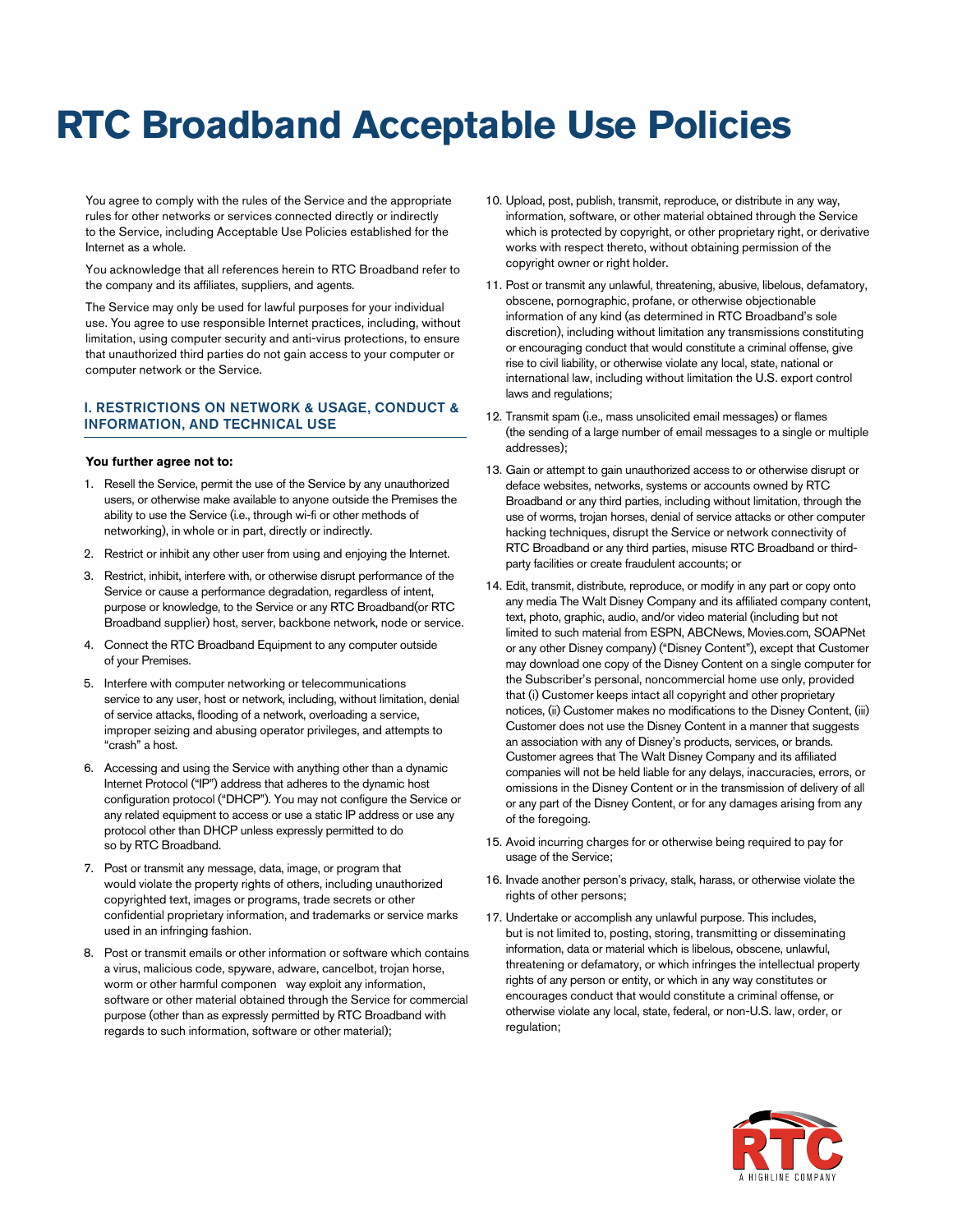- 18. Post, store, send, transmit, or disseminate any information or material which a reasonable person could deem to be unlawful;
- 19. Upload, post, publish, transmit, reproduce, create derivative works of, or distribute in any way information, software or other material obtained through the Service or otherwise that is protected by copyright or other proprietary right, without obtaining any required permission of the owner;
- 20. Collect, or attempt to collect, personal information about third parties without their consent;
- 21. Send voluminous copies of the same or substantially similar messages, empty messages, or messages which contain no substantive content, or send very large messages or files that disrupts a server, account, blog, newsgroup, chat, or similar service;
- 22. Initiate, perpetuate, or in any way participate in any pyramid or other illegal scheme;
- 23. Participate in the collection of voluminous amounts of email addresses, screen names, or other identifiers of others (without their prior consent), a practice sometimes known as spidering or harvesting, or participate in the use of software (including "spyware") designed to facilitate this activity;
- 24. Collect responses from unsolicited bulk messages;
- 25. Falsify, alter, or remove message headers;
- 26. Falsify references to RTC Broadband or its network, by name or other identifier, in messages;
- 27. Impersonate any person or entity, engage in sender address falsification, forge anyone else's digital or manual signature, or perform any other similar fraudulent activity (for example, "phishing");
- 28. Violate the rules, regulations, terms of service, or policies applicable to any network, server, computer database, service, application, system, or Web site that you access or use.
- 29. Use the Internet service or facilities for web-hosting, email hosting, or other unusually high-bandwidth consumption unless you have made special subscription arrangements with RTC Broadband and the usage does not otherwise violate law or regulation;
- 30. Access any other person's computer or computer system, network, software, or data without his or her knowledge and consent; breach the security of another user or system; or attempt to circumvent the user authentication or security of any host, network, or account. This includes, but is not limited to, accessing data not intended for you, logging into or making use of a server or account you are not expressly authorized to access, or probing the security of other hosts, networks, or accounts without express permission to do so;
- 31. Use or distribute tools or devices designed or used for compromising security or whose use is otherwise unauthorized, such as password guessing programs, decoders, password gatherers, keystroke loggers, analyzers, cracking tools, packet sniffers, encryption circumvention devices, or Trojan Horse programs. Unauthorized port scanning is strictly prohibited;
- 32. Copy, distribute, or sub-license any proprietary software provided in connection with the Service by RTC Broadband or any third party, except that you may make one copy of each software program for backup purposes only;
- 33. Distribute programs that make unauthorized changes to software (cracks);
- 34. Service, alter, modify, or tamper with the RTC Broadband Equipment or Service or permit any other person to do the same who is not authorized by RTC Broadband;

## II. CUSTOMER OBLIGATIONS & COMPANY RIGHTS

#### **a. Customer Obligations**

In addition to being responsible for your own compliance with this AUP, you are also responsible for any use or misuse of the Service that violates this AUP, even if it was committed by a friend, family member, or guest with access to your Service account. Therefore, you must take steps to ensure that others do not use your account to gain unauthorized access to the Service by, for example, strictly maintaining the confidentiality of your Service login and password. In all cases, you are solely responsible for the security of any device you choose to connect to the Service, including any data stored or shared on that device. It is also your responsibility to secure the Customer Equipment and any other Premises equipment or programs not provided by RTC Broadband that connects to the Service from external threats such as viruses, spam, bot nets, and other methods of intrusion.

#### **b. RTC Broadband's Rights**

RTC Broadband reserves the right to refuse to transmit or post, and to remove or block, any information or materials, in whole or in part, that it, in

its sole discretion, deems to be in violation of this AUP, or otherwise harmful to RTC Broadband 's network or customers using the Service, regardless of whether this material or its dissemination is lawful so long as it violates this AUP.

RTC Broadband has no obligation to monitor the Service or your use of the Service. However, you agree that RTC Broadband has the right to monitor the Service electronically from time to time and to disclose any information as necessary to satisfy any law, regulation, or other governmental request, to operate the Service properly, or to protect itself or its subscribers. RTC Broadband will not intentionally monitor or disclose any private email message, except as stated above. RTC Broadband reserves the right to refuse to post, to block or remove any information or materials, in whole or in part, that, in its sole discretion, are unacceptable, undesirable, or in violation of its AUP, the Subscriber Agreement or applicable law. RTC Broadband may further deny any person or entity access to all or part of its system, without notice, if such person or entity engages in any conduct or activities that RTC Broadband , in its sole discretion, believes violates any of its AUP.

RTC Broadband may deny you access to all or part of the Service without notice if you engage in any conduct or activities that RTC Broadband in its sole discretion believes violates any of the terms and conditions in this AUP. If RTC Broadband denies you access to the Service because of such a violation, you shall have no right to access the Internet or your email account through RTC Broadband.

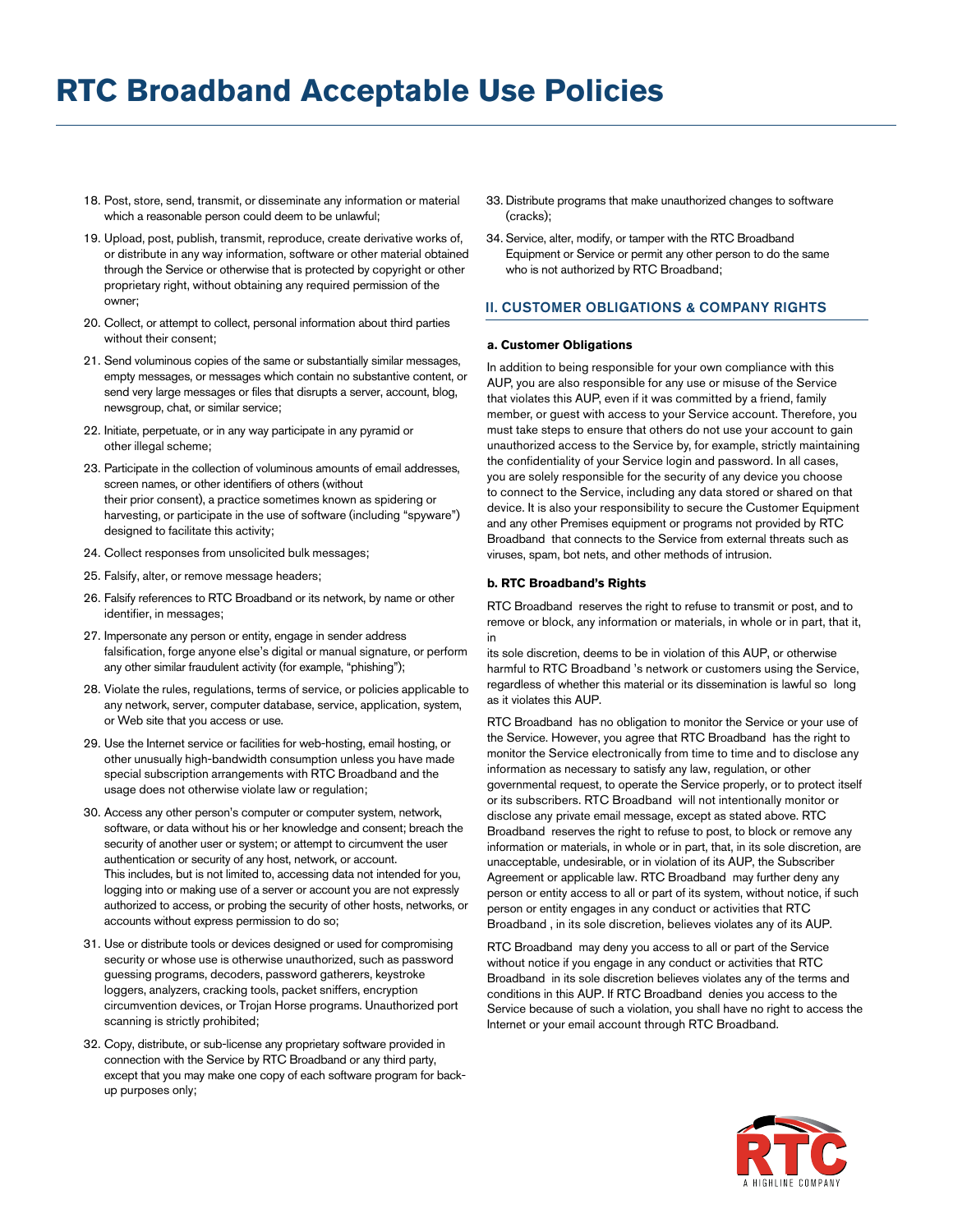# III. NETWORK MANAGEMENT AND LIMITATIONS ON DATA CONSUMPTION

RTC Broadband manages its network with the goal of delivering a fast, safe and uncompromised broadband Internet experience to all of its customers. But, high-speed bandwidth and network resources are not unlimited. Managing the network is essential for the promotion of best possible Broadband Internet experience by all of RTC Broadband's customers. RTC Broadband uses reasonable network management practices that are consistent with industry standards. In addition, RTC Broadband is required by the FCC to test a random set of customers for speed and latency periodically during the year. By using this service, the customer agrees to allow RTC Broadband to perform these tests. RTC Broadband tries to use tools and technologies that are minimally intrusive and, in its independent judgment guided by industry experience, among the best in class. Of course, the company's network management practices will change and evolve along with the uses of the Internet and the challenges and threats on the Internet.

If RTC Broadband didn't manage its network, its customers would be subject to the negative effects of spam, viruses, security attacks, network congestion, and other risks and degradations of service. By engaging in responsible network management, including enforcement of this AUP, RTC Broadband can deliver the best possible broadband Internet experience to all of its customers.

#### **a. Network Usage and Data Consumption Restrictions**

You acknowledge that all of the RTC Broadband Internet services are intended for periodic, active use of email, user newsgroups, transfers via FTP, Internet chat, Internet games, and browsing of the Internet. You must comply with all current bandwidth, data storage, and other limitations on the RTC Broadband Internet services that have been established by RTC Broadband and RTC Broadband suppliers. You agree not to intentionally use the RTC Broadband Internet service on a standby or inactive basis in order to maintain a connection. The excessive use or abuse of RTC Broadband 's network resources by one Customer may have a negative impact on all other Customers. Accordingly, in addition to the Prohibited Uses and Activities provided in Section I, you may not use the RTC Broadband Internet service or take any action, directly or indirectly, that will result in excessive consumption or utilization of the system or network resources, or which may weaken network performance, as determined in RTC Broadband 's sole discretion. Such prohibited actions include but are not limited to: using the RTC Broadband Internet Services to host a web server site which attracts excessive traffic at your location, continuously uploading or downloading streaming video or audio, use net hosting, continuous FTP uploading or downloading, or acting in a manner that negatively effects other users' ability to engage in real time exchanges and use of the RTC Broadband Internet Services.

RTC Broadband reserves the right to suspend or terminate Service accounts where data consumption is not characteristic of a typical user of a similar Services account as determined by RTC Broadband in its sole discretion.

Common activities that may cause excessive data consumption in violation of this AUP include, but are not limited to, numerous or continuous bulk transfers of files and other high capacity traffic using (i) file transfer protocol ("FTP"), (ii) peer-to-peer applications, and (iii) newsgroups. You must also ensure that your use of the Service does

not restrict, inhibit, interfere with, or degrade any other person's use of the Service, nor represent (as determined by RTC Broadband in its sole discretion) an overly large burden on the network. In addition, you must ensure that your use of the Service does not limit or interfere with RTC Broadband's ability to deliver and monitor the Service or any part of its network.

If you use the Service in violation of the restrictions referenced above, that is a violation of this AUP. In these cases, RTC Broadband may, in its sole discretion, suspend or terminate your Service account or request that you subscribe to a higher tier of the Service if you wish to continue to use the Service at higher data consumption levels. RTC Broadband may also provide versions of the Service with different speed and data consumption limitations, among other characteristics, subject to applicable Service plans.

RTC Broadband 's determination of the data consumption for Service accounts is final.

#### IV. VIOLATION OF THIS ACCEPTABLE USE POLICY

RTC Broadband reserves the right to immediately suspend or terminate your Service account and terminate the Subscriber Agreement if you violate the terms of this AUP or the Subscriber Agreement.

RTC Broadband does not routinely monitor the activity of individual Service accounts for violations of this AUP, except for determining aggregate data consumption in connection with the data consumption provisions of this AUP. However, in the company's efforts to promote good citizenship within the Internet community, it will respond appropriately if it becomes aware of inappropriate use of the Service. RTC Broadband has no obligation to monitor the Service and/or the network. However, RTC Broadband and its suppliers reserve the right at any time to monitor bandwidth, usage, transmissions, and content in order to, among other things, operate the Service; identify violations of this AUP; and/or protect the network, the Service and RTC Broadband users.

RTC Broadband prefers to inform customers of inappropriate activities and give them a reasonable period of time in which to take corrective action. RTC Broadband also prefers to have customers directly resolve any disputes or disagreements they may have with others, whether customers or not, without RTC Broadband's intervention. However, if the Service is used in a way that RTC Broadband or its suppliers, in their sole discretion, believe violates this AUP, RTC Broadband or its suppliers may take any responsive actions they deem appropriate under the circumstances with or without notice. These actions include, but are not limited to, temporary or permanent removal of content, cancellation of newsgroup posts, filtering of Internet transmissions, and the immediate suspension or termination of all or any portion of the Service (including but not limited to newsgroups). Neither RTC Broadband nor its affiliates, suppliers, or agents will have any liability for any of these responsive actions. These actions are not RTC Broadband's exclusive remedies and RTC Broadband may take any other legal or technical actions it deems appropriate with or without notice.

RTC Broadband reserves the right to investigate suspected violations of this AUP, including the gathering of information from the user or users involved and the complaining party, if any, and examination of material on RTC Broadband 's servers and network. During an investigation, RTC Broadband may suspend the account or accounts involved and/or remove